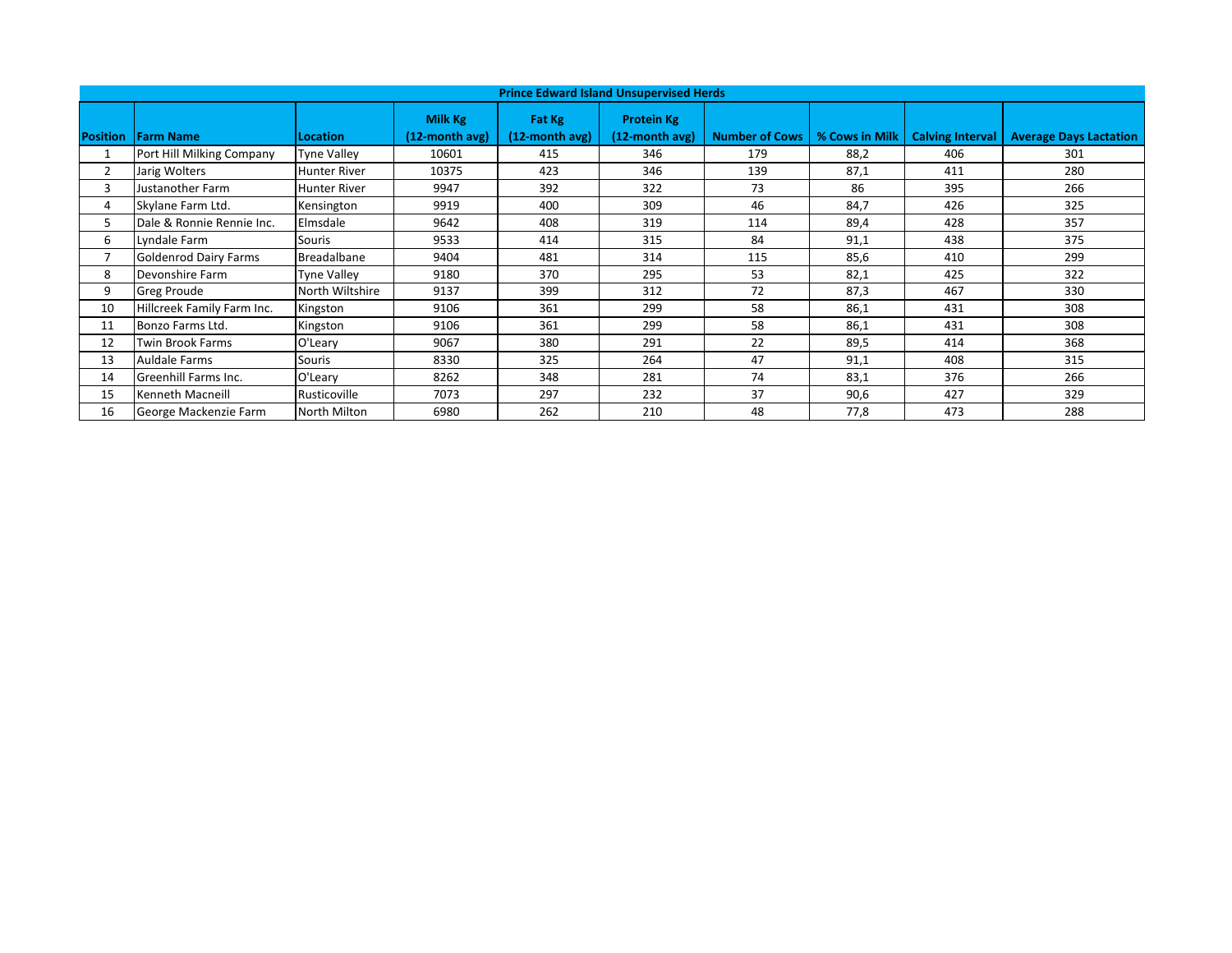| <b>Nova Scotia Unsupervised Herds</b> |                               |                              |                |                   |                   |                       |                |                         |                               |  |
|---------------------------------------|-------------------------------|------------------------------|----------------|-------------------|-------------------|-----------------------|----------------|-------------------------|-------------------------------|--|
|                                       |                               |                              | <b>Milk Kg</b> | Fat Kg            | <b>Protein Kg</b> |                       |                |                         |                               |  |
| <b>Position</b>                       | <b>Farm Name</b>              | <b>Location</b>              | (12-month avg) | $(12$ -month avg) | (12-month avg)    | <b>Number of Cows</b> | % Cows in Milk | <b>Calving Interval</b> | <b>Average Days Lactation</b> |  |
| 1                                     | Kipawo Holsteins 2011 Limited | <b>Grand Pre</b>             | 12257          | 522               | 416               | 71                    | 83,5           | 385                     | 286                           |  |
| $\overline{2}$                        | Archibald Dairy Inc.          | New Town                     | 11234          | 472               | 365               | 203                   | 87,1           | 387                     | 297                           |  |
| 3                                     | Roguniel Farm Ltd.            | <b>Fort Ellis</b>            | 11218          | 551               | 379               | 119                   | 89,3           | 392                     | 272                           |  |
| 4                                     | Sparklingdew Holsteins        | Shubenacadie                 | 10745          | 456               | 332               | 61                    | 88,5           | 383                     | 254                           |  |
| 5                                     | Bay Bend Farms Ltd.           | Clifton                      | 10642          | 421               | 340               | 165                   | 88,6           | 382                     | 294                           |  |
| 6                                     | Dabro Farms Inc.              | Gaspereau                    | 10639          | 430               | 355               | 106                   | 87,6           | 422                     | 334                           |  |
| $\overline{7}$                        | Courthouse Hill Farm          | Gore                         | 10427          | 404               | 341               | 156                   | 89,3           | 391                     | 305                           |  |
| 8                                     | <b>Clover Crest Farm</b>      | Green Oaks                   | 10106          | 364               | 320               | 121                   | 86,7           | 386                     | 311                           |  |
| 9                                     | <b>Bretonview Farm</b>        | Cleveland                    | 10027          | 387               | 332               | 48                    | 87             | 405                     | 296                           |  |
| 10                                    | W. J. Anderson & Sons         | Wolfville                    | 9862           | 359               | 307               | 34                    | 91,6           | 405                     | 344                           |  |
| 11                                    | Boundary Lane Farms Ltd.      | Shubenacadie                 | 9854           | 498               | 327               | 174                   | 87,9           | 408                     | 325                           |  |
| 12                                    | <b>Burnside Farms</b>         | Scotsburn                    | 9753           | 392               | 330               | 78                    | 87,1           | 416                     | 291                           |  |
| 13                                    | <b>Bethlyn Holsteins</b>      | Hardwoodlands                | 9408           | 352               | 315               | 58                    | 86,6           | 414                     | 315                           |  |
| 14                                    | Matthews Farm Ltd.            | Stewiacke                    | 9286           | 361               | 310               | 94                    | 87,4           | 415                     | 313                           |  |
| 15                                    | <b>Oakhill Farm</b>           | Aylesford                    | 9152           | 365               | 302               | 49                    | 88,3           | 428                     | 330                           |  |
| 16                                    | Shawbrook Farm                | Newport                      | 9151           | 330               | 297               | 112                   | 81,2           | 466                     | 346                           |  |
| 17                                    | <b>Cinnabar Farms</b>         | Scotsburn                    | 8974           | 406               | 335               | 153                   | 83,7           | 418                     | 286                           |  |
| 18                                    | Eureka Farms Ltd.             | Eureka                       | 8835           | 357               | 297               | 91                    | 87,6           | 448                     | 341                           |  |
| 19                                    | <b>Macintyre Family Farm</b>  | South Side Boularderie       | 7804           | 330               | 266               | 41                    | 87,4           | 381                     | 299                           |  |
| 20                                    | Echodale Farms                | River John                   | 7681           | 271               | 235               | 36                    | 86,5           | 402                     | 264                           |  |
| 21                                    | Rooyakkers Farms Ltd.         | Princeville                  | 7511           | 209               | 247               | 61                    | 91,5           | 429                     | 360                           |  |
| 22                                    | Limeway Farm                  | Newport                      | 7237           | 324               | 266               | 79                    | 88,7           | 393                     | 266                           |  |
| 23                                    | Bonderosa Farm Ltd.           | East Gore                    | 7207           | 267               | 228               | 61                    | 76,4           | 465                     | 334                           |  |
| 24                                    | <b>Montiger Farm</b>          | <b>Upper Nine Mile River</b> | 7020           | 268               | 223               | 28                    | 88,6           | 415                     | 318                           |  |
| 25                                    | Lloyd Macconnell              | Scotsburn                    | 6808           | 341               | 259               | 28                    | 90,3           | 436                     | 302                           |  |
| 26                                    | <b>Baywater Farms</b>         | Masstown                     | 6073           | 202               | 199               | 105                   | 63,9           | 449                     | 305                           |  |
| 27                                    | <b>Wynt Farm</b>              | Middle Musquodoboit          | 5902           | 306               | 233               | 71                    | 85,8           | 424                     | 321                           |  |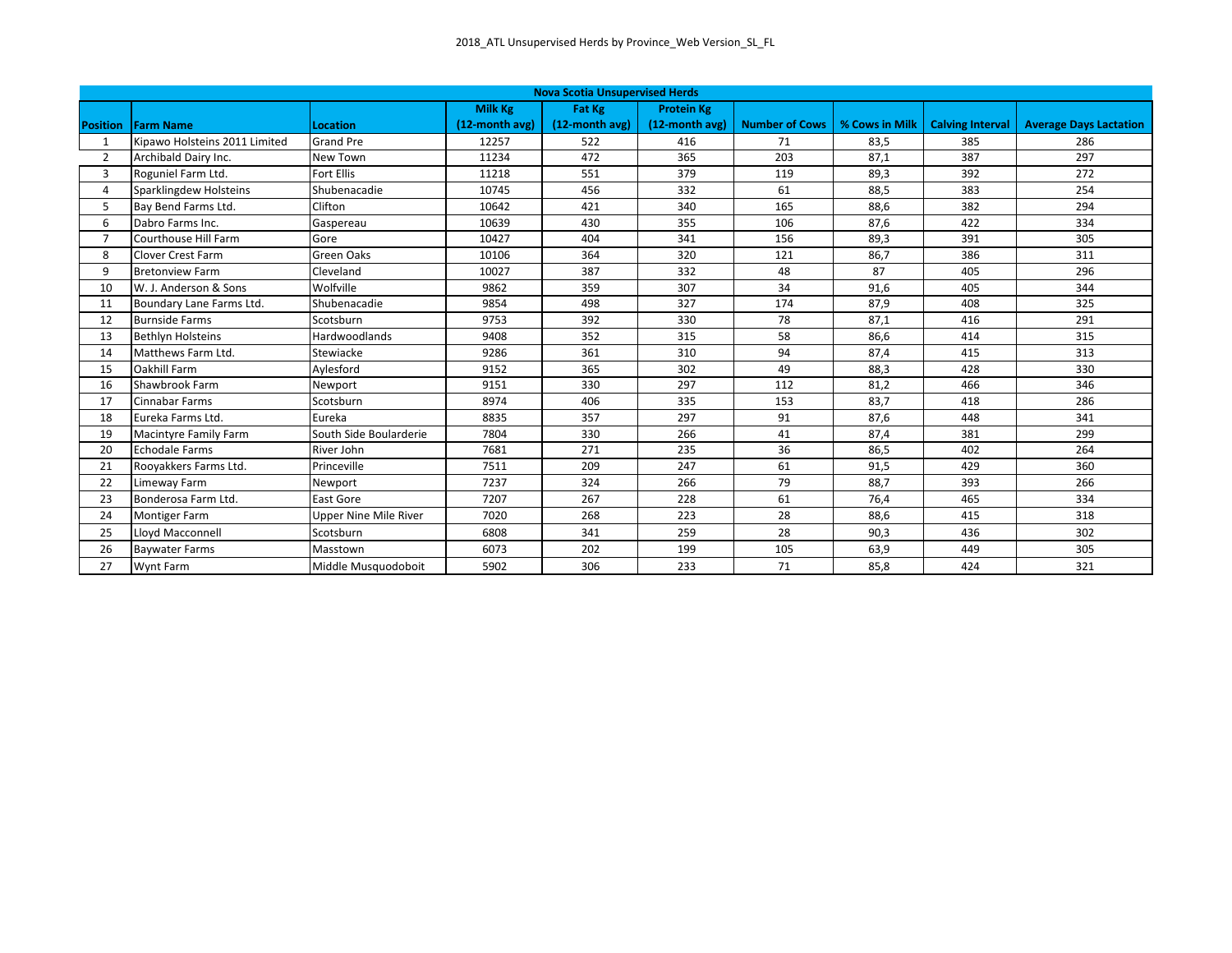| <b>New Brunswick Unsupervised Herds</b> |                               |                        |                |                |                   |                       |                |                         |                               |  |
|-----------------------------------------|-------------------------------|------------------------|----------------|----------------|-------------------|-----------------------|----------------|-------------------------|-------------------------------|--|
|                                         |                               |                        | Milk Kg        | Fat Kg         | <b>Protein Kg</b> |                       |                |                         |                               |  |
| <b>Position</b>                         | <b>IFarm Name</b>             | Location               | (12-month avg) | (12-month avg) | $(12$ -month avg) | <b>Number of Cows</b> | % Cows in Milk | <b>Calving Interval</b> | <b>Average Days Lactation</b> |  |
|                                         | <b>Cordar Farms</b>           | Jacksonville           | 12955          | 517            | 425               | 126                   | 86,7           | 411                     | 288                           |  |
| $\overline{2}$                          | <b>Hillmar Farms</b>          | North Shannonvale      | 11915          | 455            | 396               | 129                   | 83             | 399                     | 276                           |  |
| 3                                       | Willie A. Leblanc & Sons Ltd. | Memramcook             | 11487          | 491            | 380               | 385                   | 89,5           | 396                     | 319                           |  |
| 4                                       | Top Of The Morning Farm Ltd.  | Holmesville            | 10860          | 444            | 357               | 120                   | 88,7           | 389                     | 291                           |  |
| 5.                                      | Ferme laitière Poupe          | Saint-Leonard-Parent   | 10671          | 422            | 350               | 61                    | 87,1           | 387                     | 246                           |  |
| 6                                       | Mccrea Farms Ltd.             | Shannon                | 9838           | 379            | 309               | 43                    | 89,3           | 450                     | 340                           |  |
|                                         | <b>Gammon Farms</b>           | <b>Bathurst</b>        | 9394           | $\Omega$       | $\Omega$          | 63                    | 87,4           | 403                     | 313                           |  |
| 8                                       | Ferme Bancourt Ltée           | Saint-Quentin          | 9263           | $\Omega$       | $\Omega$          | 86                    | 83,6           | 411                     | 305                           |  |
| 9                                       | Cecil Folkins Farm            | Mount Middleton        | 9054           | 338            | 294               | 72                    | 89,6           | 449                     | 333                           |  |
| 10                                      | <b>Bensondale Farms</b>       | <b>Belleisle Creek</b> | 9017           | 351            | 279               | 69                    | 82,7           | 397                     | 256                           |  |
| 11                                      | Boydsdale Farms Inc.          | Norton                 | 8795           | 326            | 284               | 45                    | 85             | 399                     | 270                           |  |
| 12                                      | Dykstra Corner Ltd.           | North River            | 8225           | 314            | 274               | 84                    | 89,6           | 441                     | 355                           |  |
| 13                                      | <b>Belval Farms</b>           | Dobson Corner          | 8225           | 314            | 274               | 84                    | 89,6           | 441                     | 355                           |  |
| 14                                      | Ferme Bancourt Ltée           | Saint-Quentin          | 7961           | 356            | 258               | 59                    | 82,2           | 409                     | 277                           |  |
| 15                                      | <b>Winston Jones</b>          | Riverview              | 7672           | 304            | 259               | 70                    | 88,1           | 447                     | 375                           |  |
| 16                                      | <b>Everett Folkins Farm</b>   | Pleasant Ridge         | 7323           | 280            | 228               | 166                   | 86,6           | 419                     | 305                           |  |
| 17                                      | Higgins Dairy Farm Ltd.       | Quispamsis             | 6544           | 245            | 196               | 32                    | 91,5           | 416                     | 317                           |  |
| 18                                      | Jayron Farm Ltd.              | <b>Tower Hill</b>      | 6523           | 326            | 239               | 65                    | 85,9           | 399                     | 313                           |  |
| 19                                      | Golden Meadow Farm            | Central Waterville     | 5557           | 256            | 203               | 22                    | 91,3           | 427                     | 323                           |  |
| 20                                      | Meadow Dale Farm              | Penobsquis             | 5362           | 199            | 165               | 57                    | 70,1           | 456                     | 260                           |  |